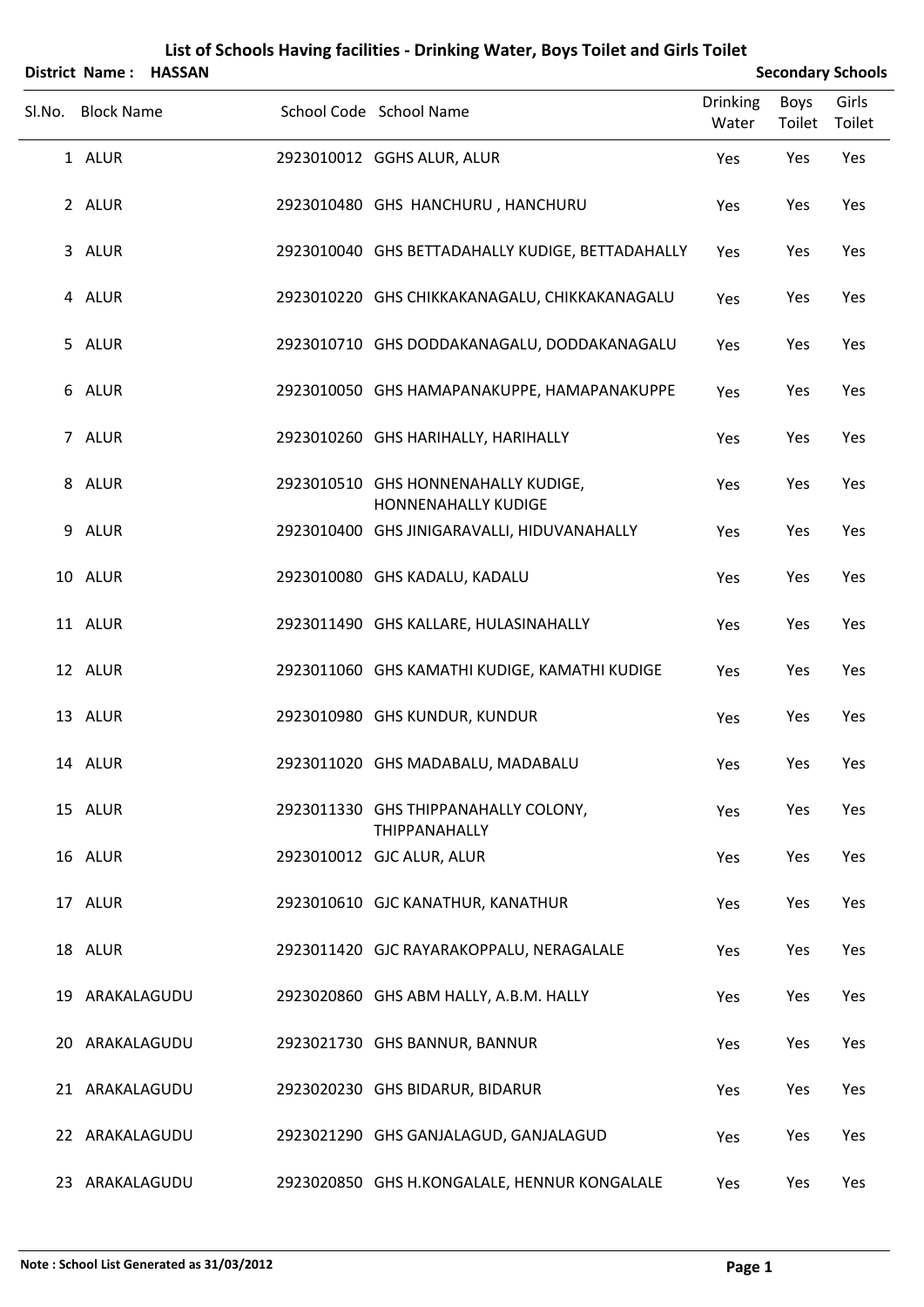|        | District Name: HASSAN |  |                                                              | <b>Secondary Schools</b> |                |                 |
|--------|-----------------------|--|--------------------------------------------------------------|--------------------------|----------------|-----------------|
| SI.No. | <b>Block Name</b>     |  | School Code School Name                                      | <b>Drinking</b><br>Water | Boys<br>Toilet | Girls<br>Toilet |
|        | 24 ARAKALAGUDU        |  | 2923020880 GHS HANAGALLU, HANAGALLU                          | Yes                      | Yes            | Yes             |
|        | 25 ARAKALAGUDU        |  | 2923020030 GHS HANDARANGI, HANDRANGI                         | Yes                      | Yes            | Yes             |
|        | 26 ARAKALAGUDU        |  | 2923021640 GHS HANYALU, HANYALU                              | Yes                      | Yes            | Yes             |
|        | 27 ARAKALAGUDU        |  | 2923021900 GHS HULIKAL, HULIKAL                              | Yes                      | Yes            | Yes             |
|        | 28 ARAKALAGUDU        |  | 2923020330 GHS KALENAHALLI, KALENAHALLI                      | Yes                      | Yes            | Yes             |
|        | 29 ARAKALAGUDU        |  | 2923022780 GHS KATHIMALLENAHALLY,<br>KATHIMALLENAHALLY       | Yes                      | Yes            | Yes             |
| 30     | ARAKALAGUDU           |  | 2923021330 GHS KATTEPURA, KATTEPURA                          | Yes                      | Yes            | Yes             |
|        | 31 ARAKALAGUDU        |  | 2923022832 GHS KOTE ARAKALAGUDU, ARAKALAGU                   | Yes                      | Yes            | Yes             |
|        | 32 ARAKALAGUDU        |  | 2923022660 GHS MOKALI, MOKALI                                | Yes                      | Yes            | Yes             |
|        | 33 ARAKALAGUDU        |  | 2923022250 GHS SANTHEMARUR, SANTHEMARUR                      | Yes                      | Yes            | Yes             |
|        | 34 ARAKALAGUDU        |  | 2923022730 GHS VUAPURA ARANYA, VIJAPURA COLONY               | Yes                      | Yes            | Yes             |
|        | 35 ARAKALAGUDU        |  | 2923022260 GHS YALAGATHAVALLI, YALAGATHAVALLI                | Yes                      | Yes            | Yes             |
|        | 36 ARAKALAGUDU        |  | 2923022832 GJBC ARAKALAGUDU, ARAKALAGU                       | Yes                      | Yes            | Yes             |
|        | 37 ARAKALAGUDU        |  | 2923020360 GJC BASAVAPATTANA, BASAVA PATNA                   | Yes                      | Yes            | Yes             |
|        | 38 ARAKALAGUDU        |  | 2923020450 GJC BELAVADI, BELAVADI                            | Yes                      | Yes            | Yes             |
|        | 39 ARAKALAGUDU        |  | 2923020820 GJC DODDABEMMATHI, DODDABEMMATHI                  | Yes                      | Yes            | Yes             |
|        | 40 ARAKALAGUDU        |  | 2923022050 GJC DODDAMAGGE, DODDAMAGGE                        | Yes                      | Yes            | Yes             |
|        | 41 ARAKALAGUDU        |  | 2923022400 GJC HEBBALE, HEBBALE                              | Yes                      | Yes            | Yes             |
|        | 42 ARAKALAGUDU        |  | 2923020250 GJC KONANURU, KONANUR                             | Yes                      | Yes            | Yes             |
|        | 43 ARAKALAGUDU        |  | 2923021750 GJC MALLIPATTANA, MALLIPATTANA                    | Yes                      | Yes            | Yes             |
|        | 44 ARAKALAGUDU        |  | 2923021030 GJC SIDDAPURA GATE, SIDDAPURA GATE                | Yes                      | Yes            | Yes             |
|        | 45 ARAKALAGUDU        |  | 2923022832 GJGC ARAKALAGUDU, ARAKALAGU                       | Yes                      | Yes            | Yes             |
|        | 46 ARASIKERE          |  | 2923030900 G.P.U COLLEGE HARANAHALLY, HARANA<br><b>HALLY</b> | Yes                      | Yes            | Yes             |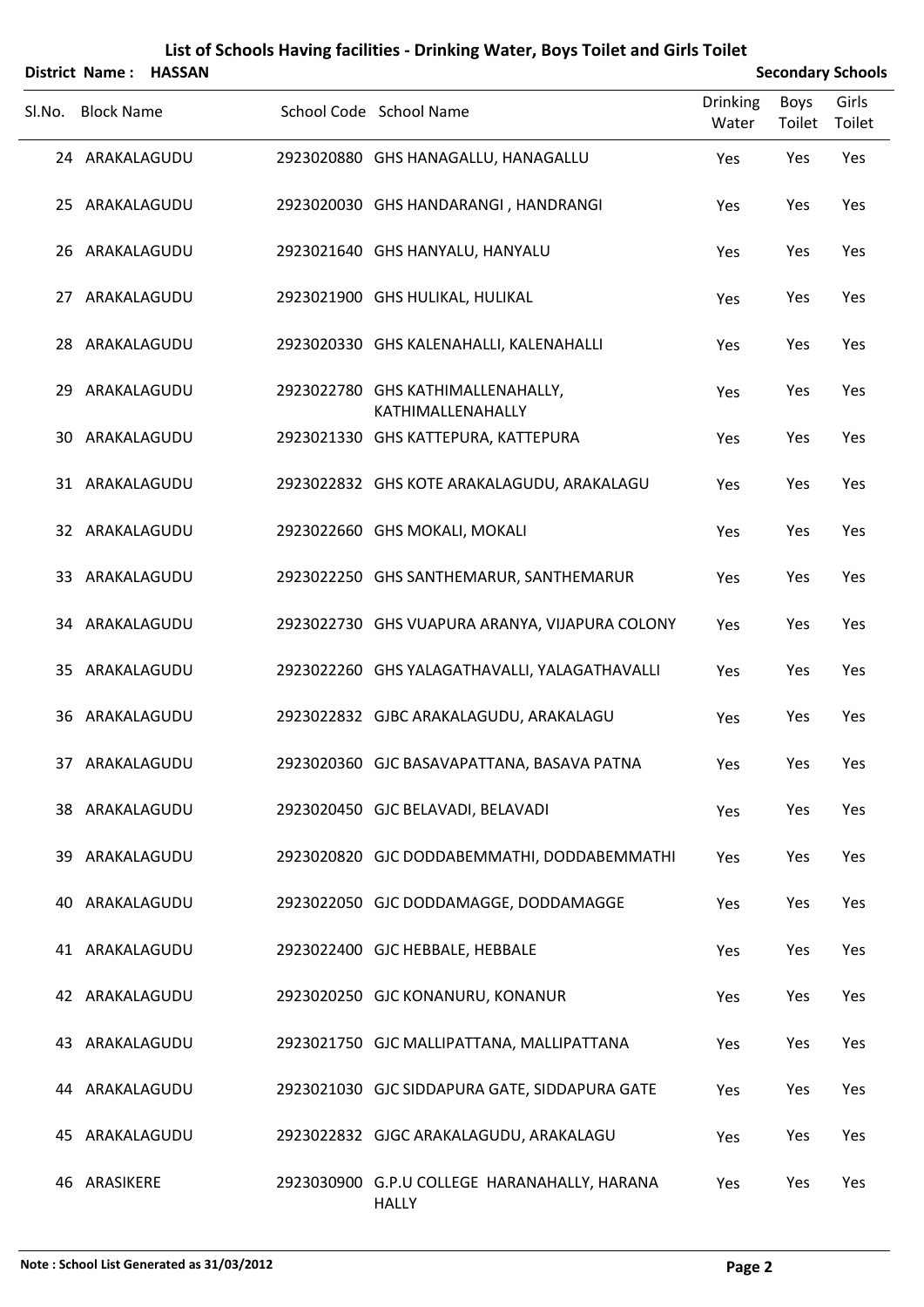|        |                   | District Name: HASSAN |                                                      | <b>Secondary Schools</b> |                       |                 |
|--------|-------------------|-----------------------|------------------------------------------------------|--------------------------|-----------------------|-----------------|
| SI.No. | <b>Block Name</b> |                       | School Code School Name                              | <b>Drinking</b><br>Water | <b>Boys</b><br>Toilet | Girls<br>Toilet |
|        | 47 ARASIKERE      |                       | 2923032720 G.P.U COLLEGE D.M.KURKE, D.M.KURKE        | Yes                      | Yes                   | Yes             |
|        | 48 ARASIKERE      |                       | 2923031245 GGJC ARASIKERE, ARASIKERE                 | Yes                      | Yes                   | Yes             |
|        | 49 ARASIKERE      |                       | 2923032440 GHS BELAGUMBA, BELAGUMBA                  | Yes                      | Yes                   | Yes             |
|        | 50 ARASIKERE      |                       | 2923033650 GHS BACHENAHALLY, BACHENAHALLY            | Yes                      | Yes                   | Yes             |
|        | 51 ARASIKERE      |                       | 2923030880 GHS BAGESHAPURA, BAGESHPURA               | Yes                      | Yes                   | Yes             |
|        | 52 ARASIKERE      |                       | 2923031120 GHS BALENAHALLY, HABBANA GATTA            | Yes                      | Yes                   | Yes             |
|        | 53 ARASIKERE      |                       | 2923033500 GHS BANDUR, BANDUR                        | Yes                      | Yes                   | Yes             |
|        | 54 ARASIKERE      |                       | 2923031210 GHS BELAVATTHAHALLY, BELAVATTHA HALLY     | Yes                      | Yes                   | Yes             |
|        | 55 ARASIKERE      |                       | 2923031250 GHS CHAGACAGERE, CHAGACHAGERE             | Yes                      | Yes                   | Yes             |
|        | 56 ARASIKERE      |                       | 2923032460 GHS CHALLAPURA, CHALLAPURA                | Yes                      | Yes                   | Yes             |
|        | 57 ARASIKERE      |                       | 2923033930 GHS CHIKKURU, CHIKKUR                     | Yes                      | Yes                   | Yes             |
|        | 58 ARASIKERE      |                       | 2923033541 GHS GANDASI, GANDASI                      | Yes                      | Yes                   | Yes             |
|        | 59 ARASIKERE      |                       | 2923034280 GHS K.SHANKARANAHALLI,<br>SHANKARANAHALLI | Yes                      | Yes                   | Yes             |
|        | 60 ARASIKERE      |                       | 2923033010 GHS KALLUSADARAHALLY,<br>KALLUSADARAHALLY | Yes                      | Yes                   | Yes             |
|        | 61 ARASIKERE      |                       | 2923030040 GHS KALYADI, KALYADI                      | Yes                      | Yes                   | Yes             |
|        | 62 ARASIKERE      |                       | 2923032680 GHS KANNADA J.C.PURA, J.C.PURA            | Yes                      | Yes                   | Yes             |
|        | 63 ARASIKERE      |                       | 2923030250 GHS KARUGUNDHA, KARUGUNDHA                | Yes                      | Yes                   | Yes             |
|        | 64 ARASIKERE      |                       | 2923030530 GHS KENKERE, KENKERE                      | Yes                      | Yes                   | Yes             |
|        | 65 ARASIKERE      |                       | 2923033370 GHS KOLAGUNDA, KOLAGUNDA                  | Yes                      | Yes                   | Yes             |
|        | 66 ARASIKERE      |                       | 2923033940 GHS KURUVANKA, KURUVANKA                  | Yes                      | Yes                   | Yes             |
|        | 67 ARASIKERE      |                       | 2923031640 GHS MANAKATTUR, MANAKATTUR                | Yes                      | Yes                   | Yes             |
|        | 68 ARASIKERE      |                       | 2923033660 GHS MUDUDI, MUDUDI                        | Yes                      | Yes                   | Yes             |
|        | 69 ARASIKERE      |                       | 2923031030 GHS MURUNDI, MURUNDI                      | Yes                      | Yes                   | Yes             |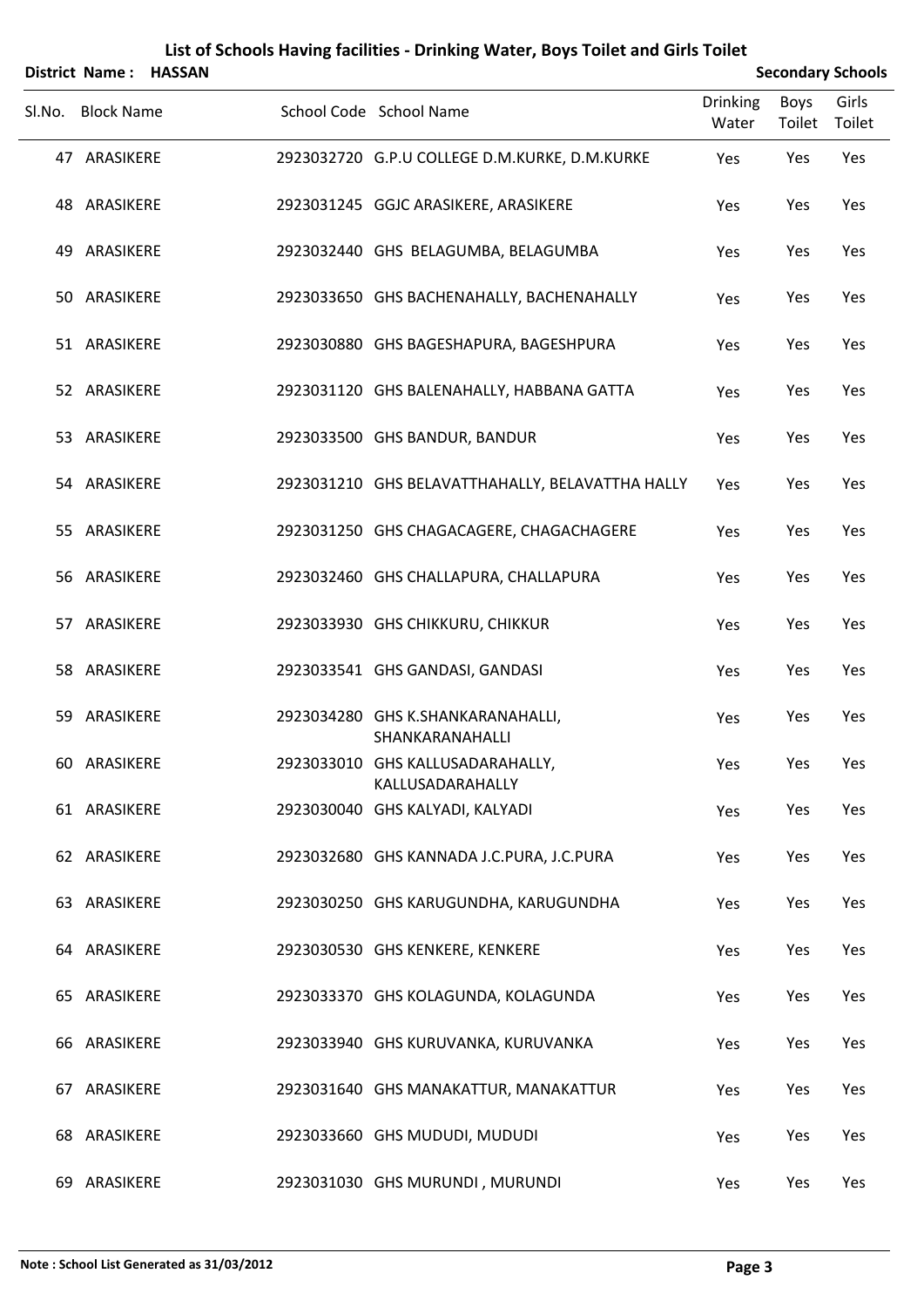|                   | District Name: HASSAN |                                               | <b>Secondary Schools</b> |                |                 |
|-------------------|-----------------------|-----------------------------------------------|--------------------------|----------------|-----------------|
| Sl.No. Block Name |                       | School Code School Name                       | <b>Drinking</b><br>Water | Boys<br>Toilet | Girls<br>Toilet |
| 70 ARASIKERE      |                       | 2923032670 GHS NAGAVEDI, NAGAVEDI             | Yes                      | Yes            | Yes             |
| 71 ARASIKERE      |                       | 2923033360 GHS NERLIGE, NERLIGE               | Yes                      | Yes            | Yes             |
| 72 ARASIKERE      |                       | 2923030820 GHS RANGAPURA, RANGAPURA           | Yes                      | Yes            | Yes             |
| 73 ARASIKERE      |                       | 2923032500 GHS TALALUTORE, TALALUTORE         | Yes                      | Yes            | Yes             |
| 74 ARASIKERE      |                       | 2923031245 GJC ARASIKERE, ARASIKERE           | Yes                      | Yes            | Yes             |
| 75 ARASIKERE      |                       | 2923031491 GJC BANAVARA, BANAVARA             | Yes                      | Yes            | Yes             |
| 76 ARASIKERE      |                       | 2923033541 GJC GANDASI SANTE MYDANA, GANDASI  | Yes                      | Yes            | Yes             |
| 77 ARASIKERE      |                       | 2923030531 GPUC CHINDENA HALLY GATE, KENKERE  | Yes                      | Yes            | Yes             |
| 78 ARASIKERE      |                       | 2923033320 GPUC JAVAGAL, JAVAGAL              | Yes                      | Yes            | Yes             |
| 79 BELUR          |                       | 2923040890 GHS H.MALLAPURA, SAVASIHALLY       | Yes                      | Yes            | Yes             |
| 80 BELUR          |                       | 2923041420 GHS ADAGUR, ADAGUR                 | Yes                      | Yes            | Yes             |
| 81 BELUR          |                       | 2923042710 GHS ANUGATTA, ANUGHATTA            | Yes                      | Yes            | Yes             |
| 82 BELUR          |                       | 2923041930 GHS APPIHALLY, APPIHALLY           | Yes                      | Yes            | Yes             |
| 83 BELUR          |                       | 2923040280 GHS BIKKODU, BIKKODU               | Yes                      | Yes            | Yes             |
| 84 BELUR          |                       | 2923041050 GHS CHEEKANAHALLY, CHEEKANAHALLY   | Yes                      | Yes            | Yes             |
| 85 BELUR          |                       | 2923041194 GHS GABBALAGODU, BELUR             | Yes                      | Yes            | Yes             |
| 86 BELUR          |                       | 2923040560 GHS GENDEHALLY, GENDEHALLY         | Yes                      | Yes            | Yes             |
| 87 BELUR          |                       | 2923041680 GHS HANIKE SANTHE, HANUMIDI        | Yes                      | Yes            | Yes             |
| 88 BELUR          |                       | 2923041680 GHS HANUMIDI, HANUMIDI             | Yes                      | Yes            | Yes             |
| 89 BELUR          |                       | 2923040110 GHS HEBBALU, HEBBALU               | Yes                      | Yes            | Yes             |
| 90 BELUR          |                       | 2923041740 GHS KODIHALLY, KODIHALLY           | Yes                      | Yes            | Yes             |
| 91 BELUR          |                       | 2923041760 GHS LINGAPPANA KOPPAL, MATHIGHATTA | Yes                      | Yes            | Yes             |
| 92 BELUR          |                       | 2923042710 GHS NERALAKATTE, ANUGHATTA         | Yes                      | Yes            | Yes             |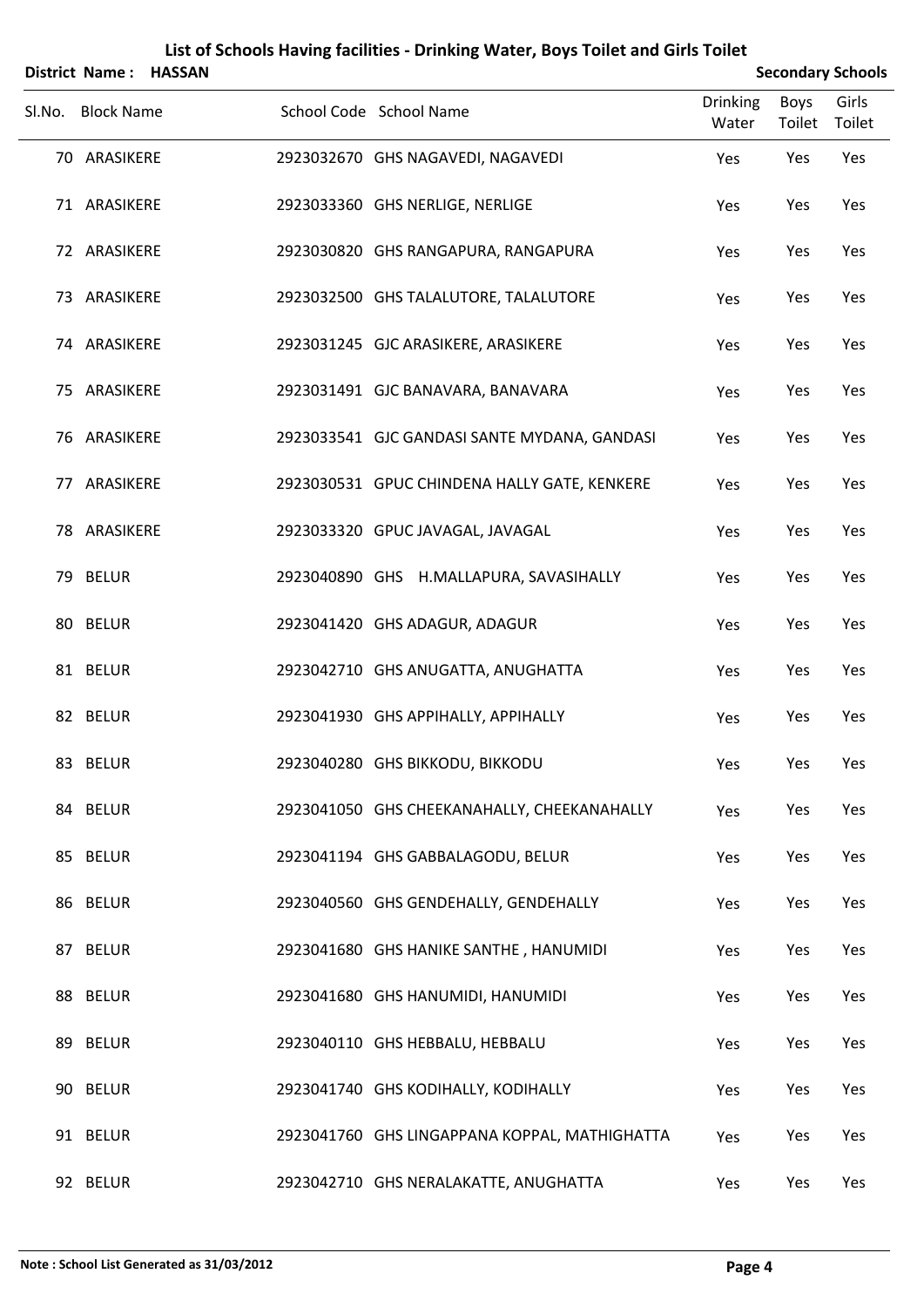|        | District Name: HASSAN |  | <b>Secondary Schools</b>                                            |                          |                |                 |
|--------|-----------------------|--|---------------------------------------------------------------------|--------------------------|----------------|-----------------|
| Sl.No. | <b>Block Name</b>     |  | School Code School Name                                             | <b>Drinking</b><br>Water | Boys<br>Toilet | Girls<br>Toilet |
|        | 93 BELUR              |  | 2923042390 GHS RAJANASIRIYURU, RAJANA SIRIYURU                      | Yes                      | Yes            | Yes             |
|        | 94 BELUR              |  | 2923042620 GHS TARIMARA, CHANDANAHALLY                              | Yes                      | Yes            | Yes             |
|        | 95 BELUR              |  | 2923042640 GPUC AREHALLY, AREHALLY                                  | Yes                      | Yes            | Yes             |
|        | 96 BELUR              |  | 2923041194 GPUC BELUR, BELUR                                        | Yes                      | Yes            | Yes             |
|        | 97 BELUR              |  | 2923041194 GPUC GIRLS BELUR, BELUR                                  | Yes                      | Yes            | Yes             |
|        | 98 BELUR              |  | 2923040700 GPUC HAGARE, HAGARE                                      | Yes                      | Yes            | Yes             |
|        | 99 BELUR              |  | 2923042230 GPUC HALEBEEDU, HALEBEEDU                                | Yes                      | Yes            | Yes             |
|        | 100 BELUR             |  | 2923041780 GPUC SANENAHALLY, SANENAHALLY                            | Yes                      | Yes            | Yes             |
|        | 101 CHANNARAYAPATNA   |  | 2923053460 GGHS HIRISAVE, HIRISAVE                                  | Yes                      | Yes            | Yes             |
|        | 102 CHANNARAYAPATNA   |  | 2923053572 GGHS SRAVANABELAGOLA,<br>SRAVANABELAGOLA                 | Yes                      | Yes            | Yes             |
|        | 103 CHANNARAYAPATNA   |  | 2923051750 GHS A.CHOLENAHALLY, A. CHOLENAHALLY                      | Yes                      | Yes            | Yes             |
|        | 104 CHANNARAYAPATNA   |  | 2923051200 GHS AKKANAHALLY CROSS, AKKANAHALLY                       | Yes                      | Yes            | Yes             |
|        | 105 CHANNARAYAPATNA   |  | 2923050240 GHS ANEKERE, ANEKERE                                     | Yes                      | Yes            | Yes             |
|        | 106 CHANNARAYAPATNA   |  | 2923051180 GHS BAGUR, BAGUR                                         | Yes                      | Yes            | Yes             |
|        | 107 CHANNARAYAPATNA   |  | 2923053480 GHS BALAGANCHI, BALAGANCHI                               | Yes                      | Yes            | Yes             |
|        | 108 CHANNARAYAPATNA   |  | 2923053500 GHS BELAGIHALLY, BELAGIHALLY                             | Yes                      | Yes            | Yes             |
|        | 109 CHANNARAYAPATNA   |  | 2923052130 GHS BIDARE, BIDARE                                       | Yes                      | Yes            | Yes             |
|        | 110 CHANNARAYAPATNA   |  | 2923051543 GHS CHANNARAYAPATNA (BEHIND BEO OFF),<br>CHANNARAYAPATNA | Yes                      | Yes            | Yes             |
|        | 111 CHANNARAYAPATNA   |  | 2923051543 GHS CHANNARAYAPATNA,<br>CHANNARAYAPATNA                  | Yes                      | Yes            | Yes             |
|        | 112 CHANNARAYAPATNA   |  | 2923050800 GHS DAMMANINGALA, DAMMANINGALA                           | Yes                      | Yes            | Yes             |
|        | 113 CHANNARAYAPATNA   |  | 2923050330 GHS DIDAGA, DIDAGA                                       | Yes                      | Yes            | Yes             |
|        | 114 CHANNARAYAPATNA   |  | 2923051140 GHS GOVINAKERE, GOVINAKERE                               | Yes                      | Yes            | Yes             |
|        | 115 CHANNARAYAPATNA   |  | 2923051530 GHS GULASINDA, GULASINDA                                 | Yes                      | Yes            | Yes             |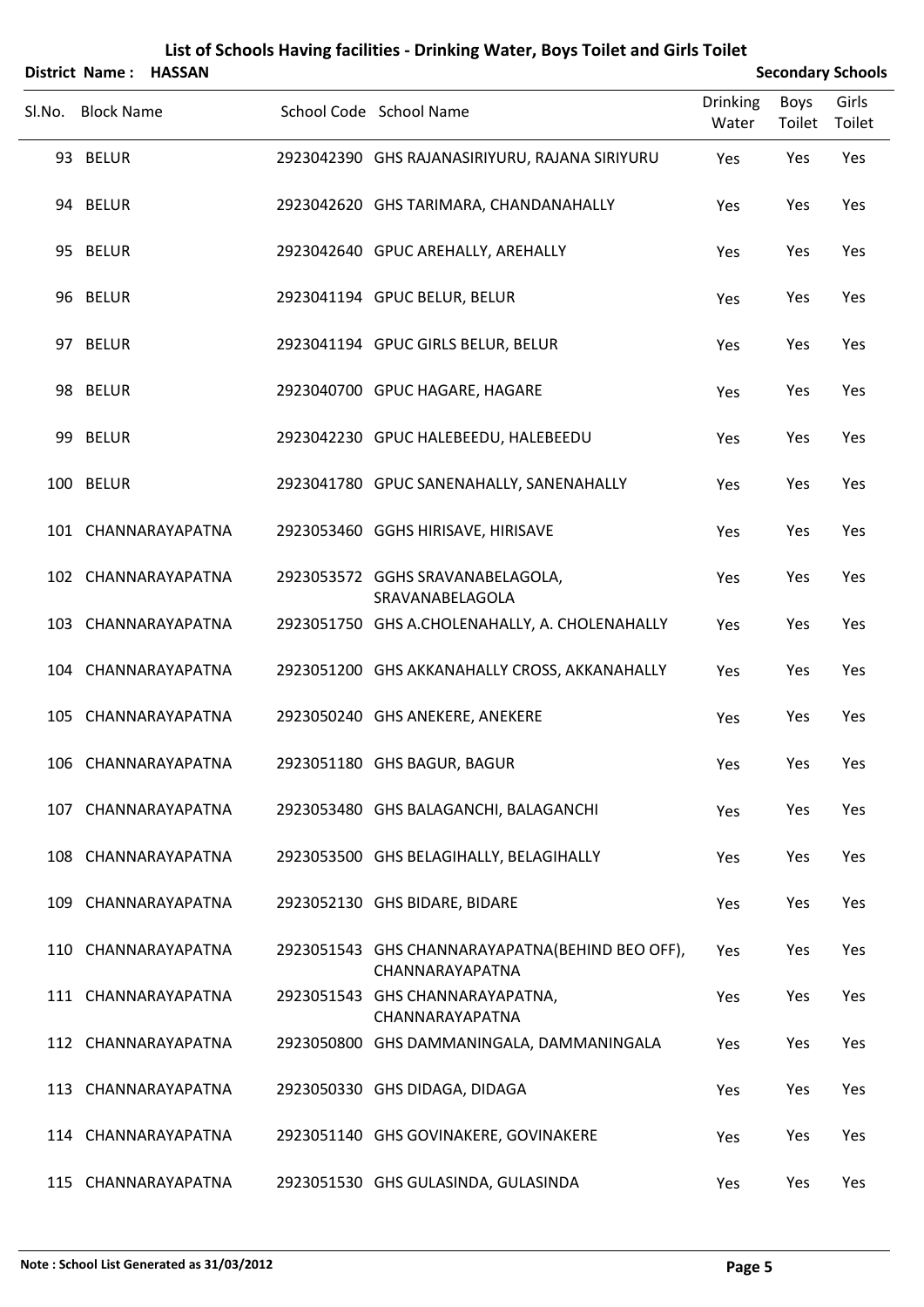|        | District Name: HASSAN |                                                    |                          | <b>Secondary Schools</b> |                 |  |  |
|--------|-----------------------|----------------------------------------------------|--------------------------|--------------------------|-----------------|--|--|
| Sl.No. | <b>Block Name</b>     | School Code School Name                            | <b>Drinking</b><br>Water | Boys<br>Toilet           | Girls<br>Toilet |  |  |
|        | 116 CHANNARAYAPATNA   | 2923053710 GHS HALEBELAGOLA, HALEBELAGOLA          | Yes                      | Yes                      | Yes             |  |  |
|        | 117 CHANNARAYAPATNA   | 2923053260 GHS HAROSOMANAHALLY,<br>HAROSOMANAHALLY | Yes                      | Yes                      | Yes             |  |  |
|        | 118 CHANNARAYAPATNA   | 2923051440 GHS HEBBALALU, HEBBALALU                | Yes                      | Yes                      | Yes             |  |  |
|        | 119 CHANNARAYAPATNA   | 2923053350 GHS JINNENAHALLI, JINNENAHALLI          | Yes                      | Yes                      | Yes             |  |  |
|        | 120 CHANNARAYAPATNA   | 2923053750 GHS JUTTNAHALLY, JUTTANAHALLY           | Yes                      | Yes                      | Yes             |  |  |
|        | 121 CHANNARAYAPATNA   | 2923051110 GHS K.BYRAPURA, K. BYRAPURA             | Yes                      | Yes                      | Yes             |  |  |
|        | 122 CHANNARAYAPATNA   | 2923053150 GHS KALKERE, KALKERE                    | Yes                      | Yes                      | Yes             |  |  |
|        | 123 CHANNARAYAPATNA   | 2923050690 GHS KANTHARAJAPURA, KANTHARAJAPURA      | Yes                      | Yes                      | Yes             |  |  |
|        | 124 CHANNARAYAPATNA   | 2923052100 GHS KAREHALLY, KAREHALLY                | Yes                      | Yes                      | Yes             |  |  |
|        | 125 CHANNARAYAPATNA   | 2923051100 GHS KEMBALU, KEMBALU                    | Yes                      | Yes                      | Yes             |  |  |
|        | 126 CHANNARAYAPATNA   | 2923052400 GHS KUMBENAHALLY, KUMBENAHALLY          | Yes                      | Yes                      | Yes             |  |  |
|        | 127 CHANNARAYAPATNA   | 2923052530 GHS KUNDUR MUTT, KUNDUR                 | Yes                      | Yes                      | Yes             |  |  |
|        | 128 CHANNARAYAPATNA   | 2923053000 GHS MATTANAVILE, MATTANAVILE            | Yes                      | Yes                      | Yes             |  |  |
|        | 129 CHANNARAYAPATNA   | 2923051544 GHS MEGALAKERE(CRP),<br>CHANNARAYAPATNA | Yes                      | Yes                      | Yes             |  |  |
|        | 130 CHANNARAYAPATNA   | 2923052180 GHS NAVILE, NAVTLE                      | Yes                      | Yes                      | Yes             |  |  |
|        | 131 CHANNARAYAPATNA   | 2923051150 GHS OBALAPURA, OBALAPURA                | Yes                      | Yes                      | Yes             |  |  |
|        | 132 CHANNARAYAPATNA   | 2923052440 GHS PADUVANAHALLY, PADUVANAHALLY        | Yes                      | Yes                      | Yes             |  |  |
|        | 133 CHANNARAYAPATNA   | 2923052490 GHS SATHENAHALLY, SATHENAHALLY          | Yes                      | Yes                      | Yes             |  |  |
|        | 134 CHANNARAYAPATNA   | 2923054240 GHS TAGADURU, TAGADURU                  | Yes                      | Yes                      | Yes             |  |  |
|        | 135 CHANNARAYAPATNA   | 2923052200 GHS VALAGERAHALLY, VALAGERA HALLY       | Yes                      | Yes                      | Yes             |  |  |
|        | 136 CHANNARAYAPATNA   | 2923053460 GJC HIRISAVE, HIRISAVE                  | Yes                      | Yes                      | Yes             |  |  |
|        | 137 CHANNARAYAPATNA   | 2923053210 GJC NUGGEHALLY, NUGGEHALLY              | Yes                      | Yes                      | Yes             |  |  |
|        | 138 CHANNARAYAPATNA   | 2923053571 GJC SRAVANABELAGOLA,<br>SRAVANABELAGOLA | Yes                      | Yes                      | Yes             |  |  |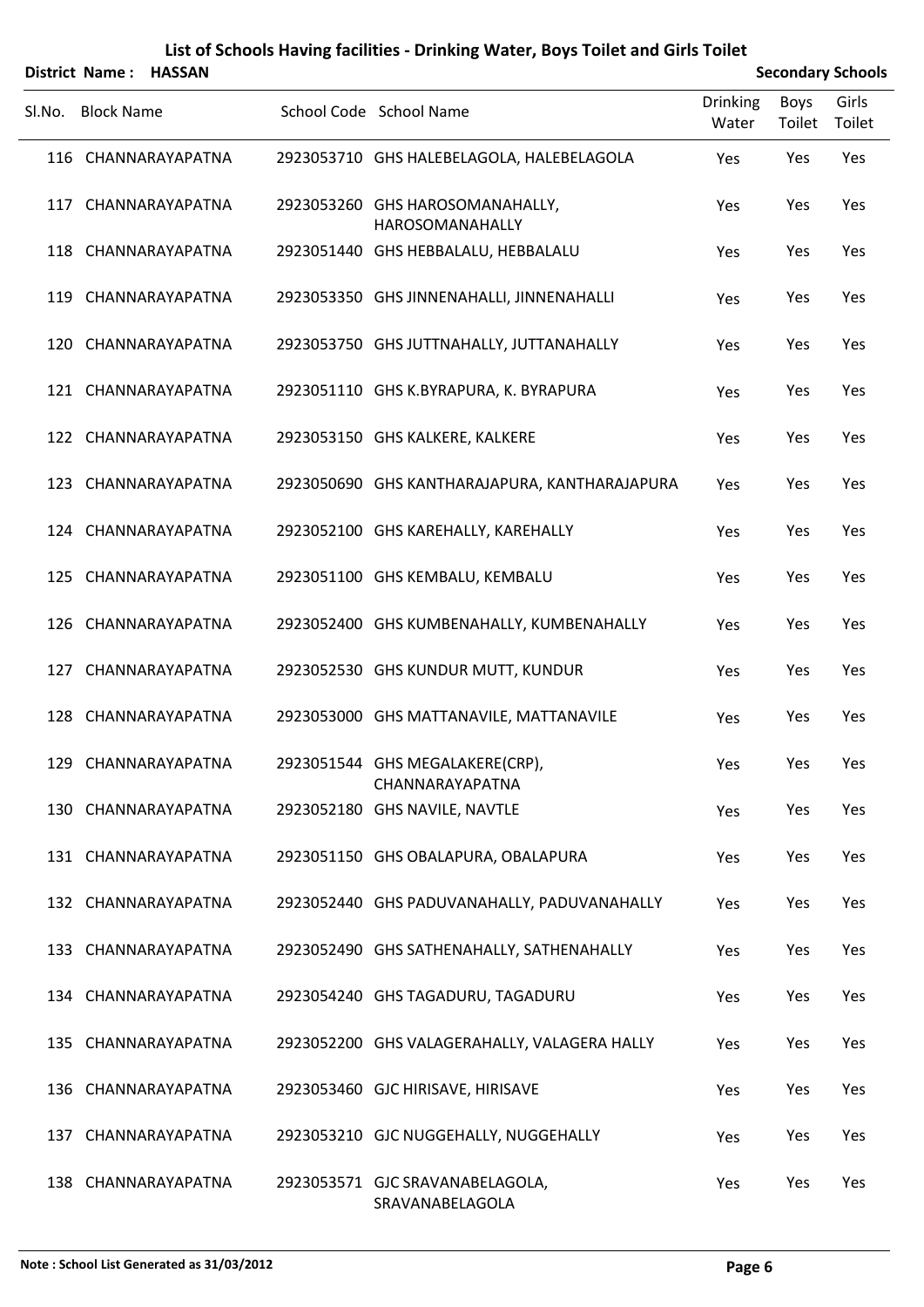|        | District Name: HASSAN |                                                                      | <b>Secondary Schools</b> |                       |                 |  |
|--------|-----------------------|----------------------------------------------------------------------|--------------------------|-----------------------|-----------------|--|
| SI.No. | <b>Block Name</b>     | School Code School Name                                              | <b>Drinking</b><br>Water | <b>Boys</b><br>Toilet | Girls<br>Toilet |  |
|        | 139 CHANNARAYAPATNA   | 2923051880 GJC SRINIVASAPURA, DODDAGANNI                             | Yes                      | Yes                   | Yes             |  |
|        | 140 CHANNARAYAPATNA   | 2923054180 GJC SRIRAMNAGARA EXT GMR HALLY,<br><b>GURAMARANAHALLY</b> | Yes                      | Yes                   | Yes             |  |
|        | 141 CHANNARAYAPATNA   | 2923050250 GJC UDAYAPURA, BALADARE                                   | Yes                      | Yes                   | Yes             |  |
|        | 142 HASSAN            | 2923073170 GHS AGALAHALLY, AGALAHALLY                                | Yes                      | Yes                   | Yes             |  |
|        | 143 HASSAN            | 2923070050 GHS ANKAPURA, ANKAPURA                                    | Yes                      | Yes                   | Yes             |  |
|        | 144 HASSAN            | 2923071390 GHS ATTAVARA HOSAHALLY, ATTAVARA<br><b>HOSAHALLY</b>      | Yes                      | Yes                   | Yes             |  |
|        | 145 HASSAN            | 2923071380 GHS ATTAVARA, ATTAVARA                                    | Yes                      | Yes                   | Yes             |  |
|        | 146 HASSAN            | 2923071160 GHS BASAVAGHATTA, BASAVAGHATTA                            | Yes                      | Yes                   | Yes             |  |
|        | 147 HASSAN            | 2923073590 GHS BYLAHALLY, BYLAHALLY                                  | Yes                      | Yes                   | Yes             |  |
|        | 148 HASSAN            | 2923074500 GHS CHANNAPATNA, HASSAN WARD-34                           | Yes                      | Yes                   | Yes             |  |
|        | 149 HASSAN            | 2923071220 GHS CHIKKAKADALURU, CHIKKAKADALURU                        | Yes                      | Yes                   | Yes             |  |
|        | 150 HASSAN            | 2923074380 GHS CHIKKANALU B.M.ROAD HASSAN,<br><b>HASSAN WARD-22</b>  | Yes                      | Yes                   | Yes             |  |
|        | 151 HASSAN            | 2923072040 GHS DASARAKOPPALU, HARALAHALLY                            | Yes                      | Yes                   | Yes             |  |
|        | 152 HASSAN            | 2923073360 GHS DEVEGOWDANAGARA, DEVEGOWDA<br><b>NAGARA</b>           | Yes                      | Yes                   | Yes             |  |
|        | 153 HASSAN            | 2923072610 GHS DEVIHALLY, DEVIHALLY                                  | Yes                      | Yes                   | Yes             |  |
|        | 154 HASSAN            | 2923073260 GHS DODDAGADDAVALLY,<br>DODDAGADDAVALLI                   | Yes                      | Yes                   | Yes             |  |
|        | 155 HASSAN            | 2923072470 GHS DODDAGENIGERE, DODDAGENIGERE                          | Yes                      | Yes                   | Yes             |  |
|        | 156 HASSAN            | 2923072030 GHS DODDAKONDAGULA,<br>DODDAKONDAGULA                     | Yes                      | Yes                   | Yes             |  |
|        | 157 HASSAN            | 2923070930 GHS DODDAPURA, B KATIHALLY                                | Yes                      | Yes                   | Yes             |  |
|        | 158 HASSAN            | 2923070760 GHS GAVENAHALLY, BHUVANAHALLY                             | Yes                      | Yes                   | Yes             |  |
|        | 159 HASSAN            | 2923071440 GHS GOPANAHALLY, GOPANAHALLY                              | Yes                      | Yes                   | Yes             |  |
|        | 160 HASSAN            | 2923071500 GHS HANUMANTHAPURA,<br>HANUMANTHAPURA                     | Yes                      | Yes                   | Yes             |  |
|        | 161 HASSAN            | 2923072570 GHS HONGERE, HONGERE                                      | Yes                      | Yes                   | Yes             |  |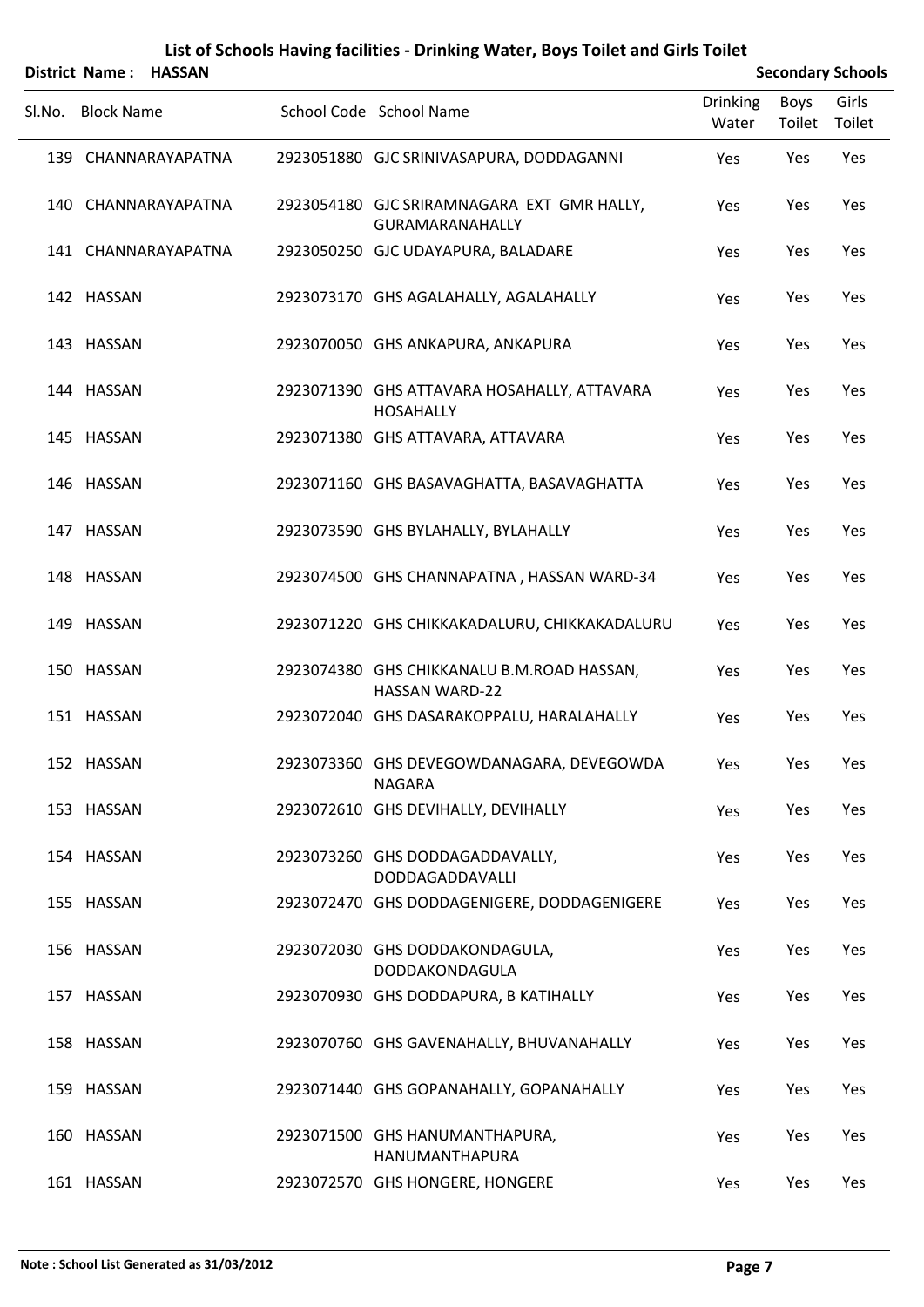|                   | District Name: HASSAN |                                                             | <b>Secondary Schools</b> |                |                 |
|-------------------|-----------------------|-------------------------------------------------------------|--------------------------|----------------|-----------------|
| Sl.No. Block Name |                       | School Code School Name                                     | <b>Drinking</b><br>Water | Boys<br>Toilet | Girls<br>Toilet |
| 162 HASSAN        |                       | 2923074190 GHS HOUSING BOARD HASSAN, HASSAN<br>WARD-03      | Yes                      | Yes            | Yes             |
| 163 HASSAN        |                       | 2923073810 GHS KABBATHI CROSS, KABBATHI                     | Yes                      | Yes            | Yes             |
| 164 HASSAN        |                       | 2923071560 GHS KALLAHAALY, KALLAHALLY                       | Yes                      | Yes            | Yes             |
| 165 HASSAN        |                       | 2923073640 GHS KATTAYA, KATTAYA                             | Yes                      | Yes            | Yes             |
| 166 HASSAN        |                       | 2923070430 GHS MARKULI, MARKULI                             | Yes                      | Yes            | Yes             |
| 167 HASSAN        |                       | 2923070650 GHS MUTTIGE HIRIHALLI, MUTTIGE                   | Yes                      | Yes            | Yes             |
| 168 HASSAN        |                       | 2923072070 GHS NITTURU, NITTURU                             | Yes                      | Yes            | Yes             |
| 169 HASSAN        |                       | 2923071130 GHS POOMAGAME, POOMAGAME                         | Yes                      | Yes            | Yes             |
| 170 HASSAN        |                       | 2923072870 GHS SANTHE KOPPALU, SANTHE KOPPALU               | Yes                      | Yes            | Yes             |
| 171 HASSAN        |                       | 2923072300 GHS SEEGE, SEEGE                                 | Yes                      | Yes            | Yes             |
| 172 HASSAN        |                       | 2923072550 GHS SHANTHIGRAMA, SHANTHIGRAMA                   | Yes                      | Yes            | Yes             |
| 173 HASSAN        |                       | 2923071110 GHS SOMANAHALLY, SOMANAHALLY                     | Yes                      | Yes            | Yes             |
| 174 HASSAN        |                       | 2923071880 GHS SRI RAMAPURA, SRIRAMAPURA                    | Yes                      | Yes            | Yes             |
| 175 HASSAN        |                       | 2923074410 GHS VANIVILAS, HASSAN WARD-25                    | Yes                      | Yes            | Yes             |
| 176 HASSAN        |                       | 2923070740 GHS VIDYA NAGARA, SATYAMANGALA                   | Yes                      | Yes            | Yes             |
| 177 HASSAN        |                       | 2923074230 GJC BOYS HASSAN, HASSAN WARD-07                  | Yes                      | Yes            | Yes             |
| 178 HASSAN        |                       | 2923071420 GJC DUDDA R.S, DUDDA RS                          | Yes                      | Yes            | Yes             |
| 179 HASSAN        |                       | 2923074240 GJC GIRLS(BIFORCATED), HASSAN WARD-08            | Yes                      | Yes            | Yes             |
| 180 HASSAN        |                       | 2923074230 GJC GIRLS(MAIN), HASSAN WARD-07                  | Yes                      | Yes            | Yes             |
| 181 HASSAN        |                       | 2923073700 GJC GORURU, GORUR                                | Yes                      | Yes            | Yes             |
| 182 HASSAN        |                       | 2923070010 GJC MOSALE HOSAHALLY, MOSALE<br><b>HOSAHALLY</b> | Yes                      | Yes            | Yes             |
| 183 HASSAN        |                       | 2923074430 GJC SANTHEPETE, HASSAN WARD-27                   | Yes                      | Yes            | Yes             |
| 184 HASSAN        |                       | 2923074241 GUHS AVK, HASSAN WARD-08                         | Yes                      | Yes            | Yes             |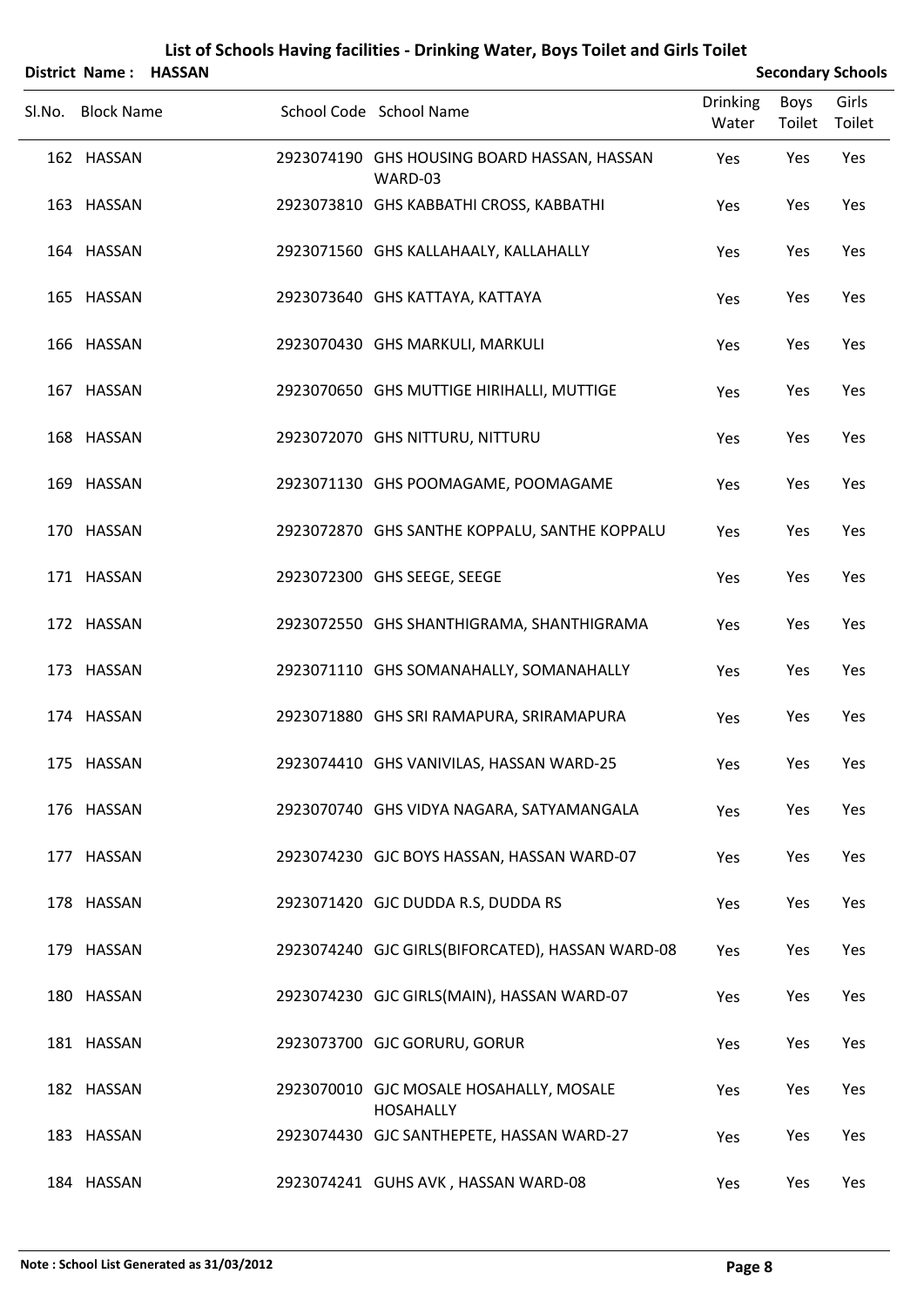|        | District Name: HASSAN |                                                            | <b>Secondary Schools</b> |                       |                 |  |
|--------|-----------------------|------------------------------------------------------------|--------------------------|-----------------------|-----------------|--|
| SI.No. | <b>Block Name</b>     | School Code School Name                                    | <b>Drinking</b><br>Water | <b>Boys</b><br>Toilet | Girls<br>Toilet |  |
|        | 185 HOLENARASIPURA    | 2923061213 GBJC HOLENARASIPURA, HOLENARASIPURA             | Yes                      | Yes                   | Yes             |  |
|        | 186 HOLENARASIPURA    | 2923061213 GGHS HOLENARASIPURA, HOLENARASIPURA             | Yes                      | Yes                   | Yes             |  |
|        | 187 HOLENARASIPURA    | 2923061213 GGJC HOLENARASIPURA, HOLENARASIPURA             | Yes                      | Yes                   | Yes             |  |
|        | 188 HOLENARASIPURA    | 2923060410 GHS GUDDENAHALLY, KYATANAHALLY                  | Yes                      | Yes                   | Yes             |  |
|        | 189 HOLENARASIPURA    | 2923061770 GHS ALADAHALLY, MUDALAHIPPE                     | Yes                      | Yes                   | Yes             |  |
|        | 190 HOLENARASIPURA    | 2923062070 GHS ALAGOWDANAHALLY,<br>ALAGOWDANAHALLY         | Yes                      | Yes                   | Yes             |  |
|        | 191 HOLENARASIPURA    | 2923062120 GHS ANNEKANAMBODY, ANEKANNAMBODY                | Yes                      | Yes                   | Yes             |  |
|        | 192 HOLENARASIPURA    | 2923061540 GHS ATTICHOWDENAHALLY,<br>ATTICHOWDENAHALLY     | Yes                      | Yes                   | Yes             |  |
|        | 193 HOLENARASIPURA    | 2923060620 GHS BAGIVALU, BAGIVALU                          | Yes                      | Yes                   | Yes             |  |
|        | 194 HOLENARASIPURA    | 2923061560 GHS BANUKUPPE, BANUKUPPE                        | Yes                      | Yes                   | Yes             |  |
|        | 195 HOLENARASIPURA    | 2923060380 GHS BEDIGANAHALLY, BEDIGANAHALLY                | Yes                      | Yes                   | Yes             |  |
|        | 196 HOLENARASIPURA    | 2923060320 GHS CHAKENAHALLY, CHAKENAHALLY                  | Yes                      | Yes                   | Yes             |  |
|        | 197 HOLENARASIPURA    | 2923062020 GHS DEVARAMUDDANAHALLY,<br>DEVARAMUDDANAHALLY   | Yes                      | Yes                   | Yes             |  |
|        | 198 HOLENARASIPURA    | 2923061820 GHS GANNIKADA, GANNIKADA                        | Yes                      | Yes                   | Yes             |  |
|        | 199 HOLENARASIPURA    | 2923061610 GHS HADAVANAHALLY,<br>HADAVANALLY(AGRAHARAGATE) | Yes                      | Yes                   | Yes             |  |
|        | 200 HOLENARASIPURA    | 2923060810 GHS HANGARAHALLY, HANGARAHALLY                  | Yes                      | Yes                   | Yes             |  |
|        | 201 HOLENARASIPURA    | 2923060790 GHS HARADANAHALLY, HARADANAHALLY                | Yes                      | Yes                   | Yes             |  |
|        | 202 HOLENARASIPURA    | 2923060310 GHS HARIHARAPURA, HARIHARAPURA                  | Yes                      | Yes                   | Yes             |  |
|        | 203 HOLENARASIPURA    | 2923061320 GHS HIREHALLYKOPPALU,<br>DODDABYAGATHAVALLY     | Yes                      | Yes                   | Yes             |  |
|        | 204 HOLENARASIPURA    | 2923062370 GHS JODIGUBBI, JODIGUBBI                        | Yes                      | Yes                   | Yes             |  |
|        | 205 HOLENARASIPURA    | 2923061213 GHS K.H.B.COLONY H.N.PURA,<br>HOLENARASIPURA    | Yes                      | Yes                   | Yes             |  |
|        | 206 HOLENARASIPURA    | 2923060340 GHS MALALI, MALALI                              | Yes                      | Yes                   | Yes             |  |
|        | 207 HOLENARASIPURA    | 2923060360 GHS MAVANUR, MAVANUR                            | Yes                      | Yes                   | Yes             |  |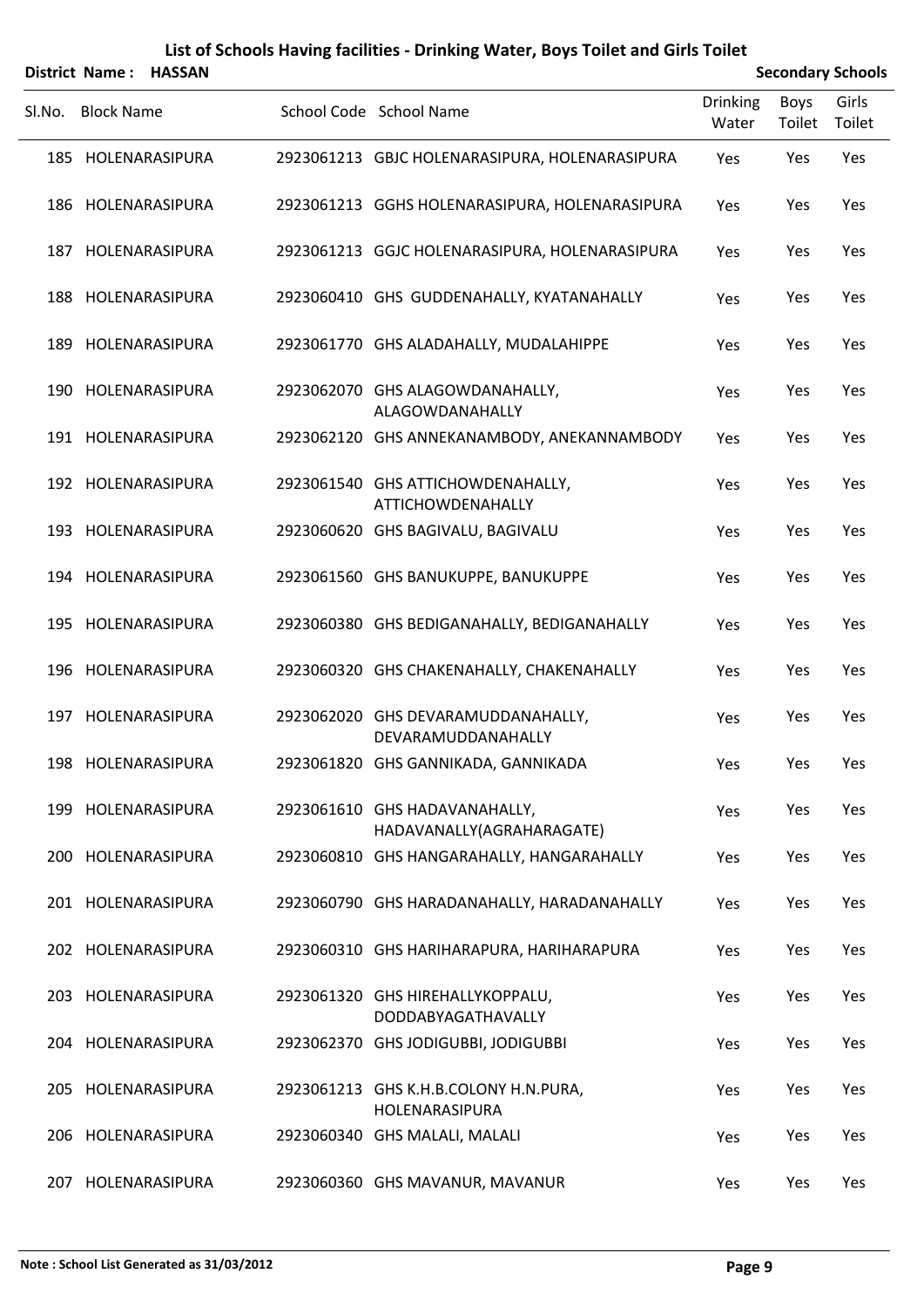|        | District Name: HASSAN |  | <b>Secondary Schools</b>                      |                          |                       |                 |
|--------|-----------------------|--|-----------------------------------------------|--------------------------|-----------------------|-----------------|
| Sl.No. | <b>Block Name</b>     |  | School Code School Name                       | <b>Drinking</b><br>Water | <b>Boys</b><br>Toilet | Girls<br>Toilet |
|        | 208 HOLENARASIPURA    |  | 2923061770 GHS MUDALHIPPE, MUDALAHIPPE        | Yes                      | Yes                   | Yes             |
|        | 209 HOLENARASIPURA    |  | 2923060170 GHS NAGARANAHALLI, NAGARANAHALLI   | Yes                      | Yes                   | Yes             |
|        | 210 HOLENARASIPURA    |  | 2923062350 GHS NIDUVANI, NIDUVANI             | Yes                      | Yes                   | Yes             |
|        | 211 HOLENARASIPURA    |  | 2923060910 GHS SANKANAHALLY, SANKANAHALLY     | Yes                      | Yes                   | Yes             |
|        | 212 HOLENARASIPURA    |  | 2923061750 GHS SINGAPURA, SINGAPURA           | Yes                      | Yes                   | Yes             |
|        | 213 HOLENARASIPURA    |  | 2923060490 GHS SOMANAHALLY, SOMANAHALLY       | Yes                      | Yes                   | Yes             |
|        | 214 HOLENARASIPURA    |  | 2923061070 GHS THATANAHALLY, THATANAHALLT     | Yes                      | Yes                   | Yes             |
|        | 215 HOLENARASIPURA    |  | 2923061780 GHS THATTEKERE BORE, THATTEKERE    | Yes                      | Yes                   | Yes             |
|        | 216 HOLENARASIPURA    |  | 2923061100 GHS YELECHAGAHALLY, YELECHAGAHALLY | Yes                      | Yes                   | Yes             |
|        | 217 HOLENARASIPURA    |  | 2923060700 GHS YELLESHAPURA, YELLESHAPURA     | Yes                      | Yes                   | Yes             |
|        | 218 HOLENARASIPURA    |  | 2923060010 GJC DODDAHALLY, DODDAHALLY         | Yes                      | Yes                   | Yes             |
|        | 219 HOLENARASIPURA    |  | 2923060780 GJC HALEKOTE, HALEKOTE             | Yes                      | Yes                   | Yes             |
|        | 220 HOLENARASIPURA    |  | 2923062160 GJC HALLYMYSORE, HALLYMYSORE       | Yes                      | Yes                   | Yes             |
|        | 221 HOLENARASIPURA    |  | 2923061340 GJC KERAGODU, KERAGODU             | Yes                      | Yes                   | Yes             |
|        | 222 HOLENARASIPURA    |  | 2923060950 GJC PADAVALAHIPPE, PADAVALAHIPPE   | Yes                      | Yes                   | Yes             |
|        | 223 SAKALESHAPURA     |  | 2923080693 GGHS SAKALESHPURA, SAKALESHPURA    | Yes                      | Yes                   | Yes             |
|        | 224 SAKALESHAPURA     |  | 2923081330 GGJ HETHUR, HETHUR                 | Yes                      | Yes                   | Yes             |
|        | 225 SAKALESHAPURA     |  | 2923080460 GHS HURUDI, HURUDI                 | Yes                      | Yes                   | Yes             |
|        | 226 SAKALESHAPURA     |  | 2923080810 GHS ADARAVALLY, ADARVALLI          | Yes                      | Yes                   | Yes             |
|        | 227 SAKALESHAPURA     |  | 2923080630 GHS BELAGODU, BELAGODU             | Yes                      | Yes                   | Yes             |
|        | 228 SAKALESHAPURA     |  | 2923081210 GHS CHANGADIHALLY, CHANGADIHALLY   | Yes                      | Yes                   | Yes             |
|        | 229 SAKALESHAPURA     |  | 2923080480 GHS DEVALADAKERE, DEVALADAKERE     | Yes                      | Yes                   | Yes             |
|        | 230 SAKALESHAPURA     |  | 2923081250 GHS ECHALABEEDU, EACHALABEEDU      | Yes                      | Yes                   | Yes             |